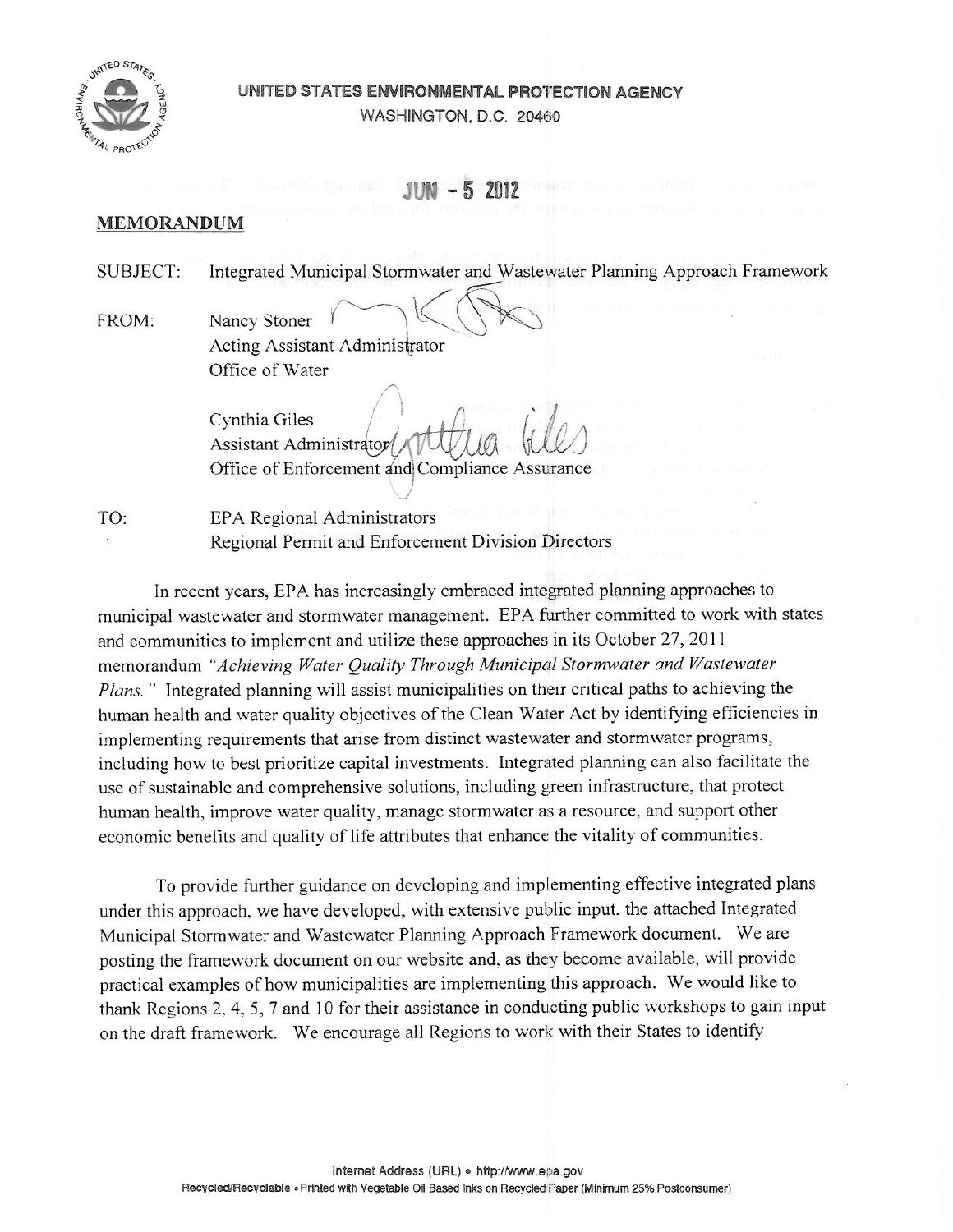appropriate opportunities for implementing the Integrated Planning approach. We will continue to work with the Regions as we explore the pathway forward on implementing this approach.

We encourage you to contact Deborah Nagle, Director, Water Permits Division [\(nagle.deborah@epa.gov\)](mailto:nagle.deborah@epa.gov) and Mark Pollins, Director, Water Enforcement Division [\(pollins.mark@epa.gov\)](mailto:pollins.mark@epa.gov) with any questions you might have.

#### Attachment

cc: Regional Permit and Enforcement Liaisons Association of Clean Water Administrators United States Conference of Mayors National League of Cities American Rivers National Association of Clean Water Agencies National Association of Flood & Stormwater Management Agencies Natural Resources Defense Council Water Environment Federation Environmental Council of States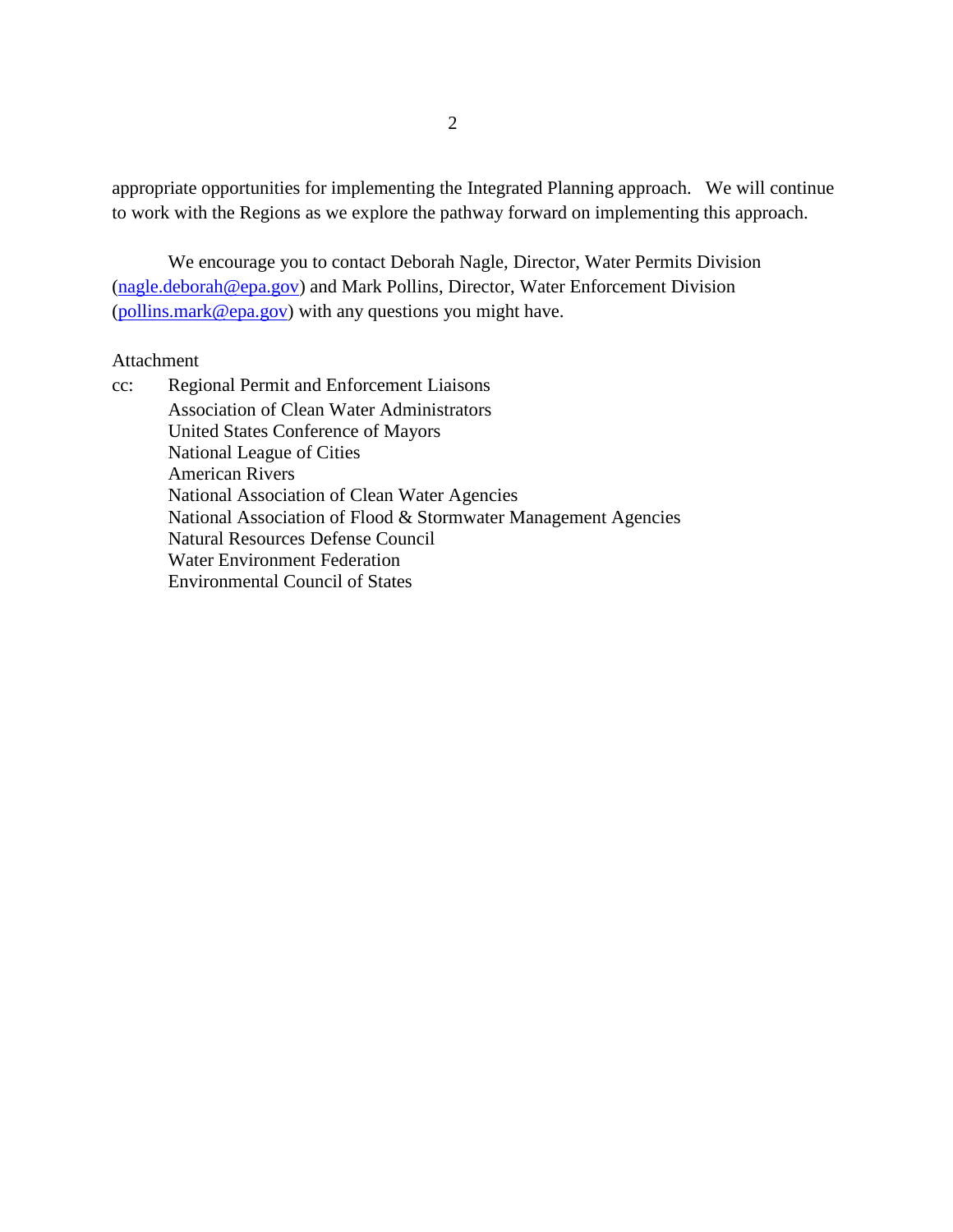# **INTEGRATED MUNICIPAL STORMWATER AND WASTEWATER PLANNING APPROACH FRAMEWORK May, 2012**

*The purpose of this framework is to provide further guidance for EPA, States and local governments in developing and implementing effective integrated plans under the Clean Water Act (CWA). The framework identifies the operating principles and essential elements of an integrated plan. The integrated planning approach is voluntary. The responsibility to develop an integrated plan rests with the municipality that chooses to pursue this approach. If a municipality decides to take advantage of this approach, the integrated plan that it develops can provide information to inform the permit and enforcement processes and can support the development of conditions and requirements in permits and enforcement orders. The integrated plan should identify the municipality's relative priorities for projects and include a description of how the proposed priorities reflect the relative importance of adverse impacts on human health and water quality and the municipality's financial capability. The integrated plan will be the starting point for development of appropriate implementation actions, which may include requirements and schedules in enforceable documents.* 

*EPA will continue to provide opportunities for stakeholder input during the implementation of this framework. Outreach activities associated with this effort will include the development of case studies and best practices.* 

*EPA recognizes that approved National Pollutant Discharge Elimination System (NPDES) States are partners in the implementation of the program and have the lead for the day-to-day activities in their States. Many States have existing water quality management planning processes, which may include those established under Section 208 and 303 of the CWA, that may help facilitate the development of an integrated plan and work in conjunction with the implementation of an integrated plan. Integrated plans should be consistent with, and designed to meet the objectives of, existing total maximum daily loads (TMDLs). EPA is committed to working closely with the States in the implementation of this framework. EPA Regions and Headquarters will work with States when appropriate to determine the proper response to an integrated plan.* 

## **I. Background**

In recent years, EPA has begun to embrace integrated planning approaches to municipal wastewater and stormwater management. EPA further committed to work with States and communities to implement and utilize integrated planning approaches to municipal wastewater and stormwater management in its October 27, 2011 memorandum *"Achieving Water Quality Through Municipal Stormwater and Wastewater Plans."<sup>1</sup> Integrated planning will assist* municipalities on their critical paths to achieving the human health and water quality objectives of the CWA by identifying efficiencies in implementing requirements that arise from distinct wastewater and stormwater programs, including how best to make capital investments.

The October 27, 2011 memorandum is available at http://cfpub.epa.gov/npdes/integratedplans.cfm.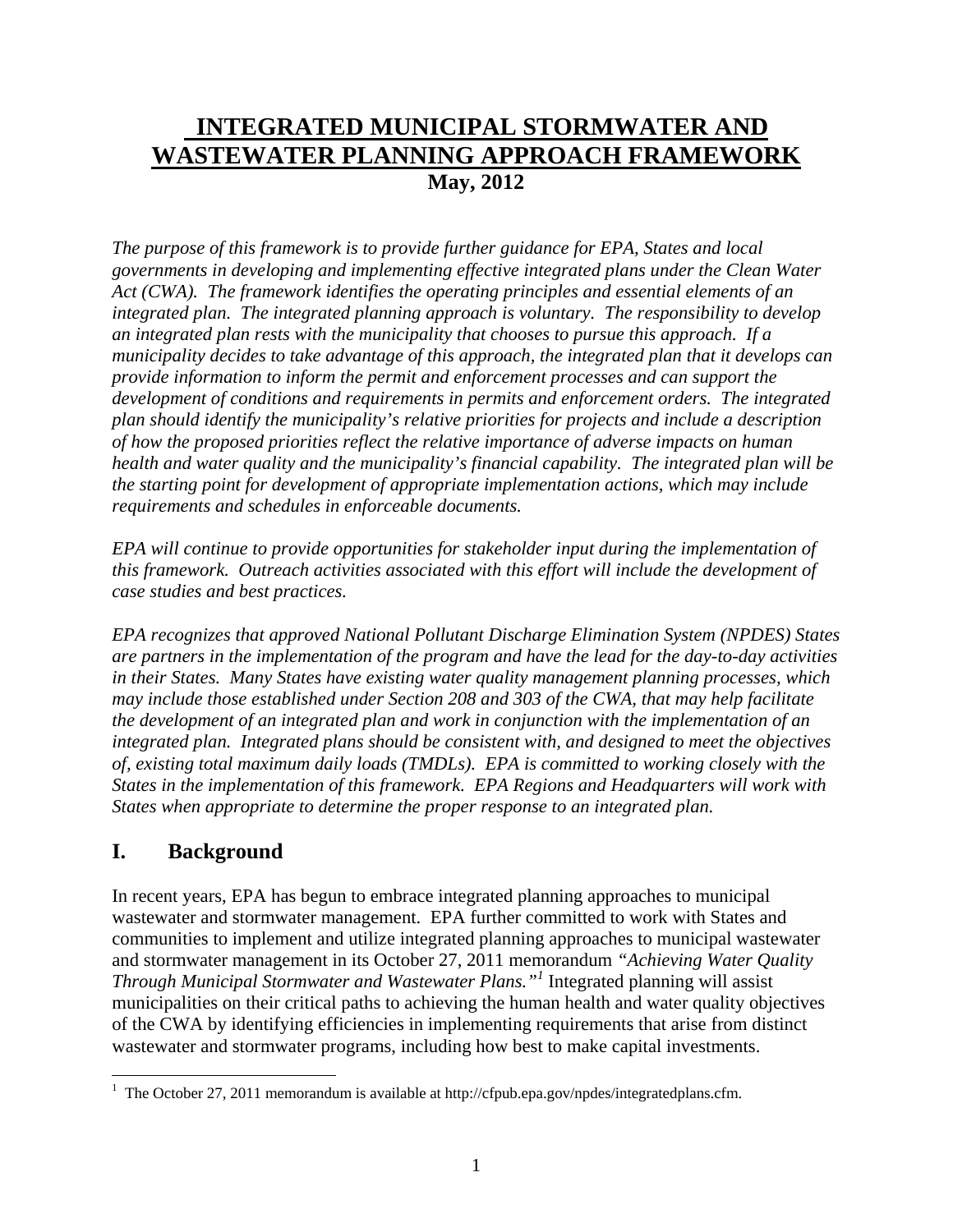Integrated planning can also facilitate the use of sustainable and comprehensive solutions, including green infrastructure, that protect human health, improve water quality, manage stormwater as a resource, and support other economic benefits and quality of life attributes that enhance the vitality of communities. In February, 2012, EPA released "Planning for Sustainability: A Handbook for Water and Wastewater Utilities."<sup>2</sup> The Handbook describes a number of steps utilities can take to build sustainability considerations into their existing planning processes and make the best infrastructure choices that protect water quality and ensure the long-term sustainability of infrastructure assets. The elements of an integrated plan which are described below are complementary to the elements in the Sustainability Handbook.

The integrated planning approach does not remove obligations to comply with the CWA, nor does it lower existing regulatory or permitting standards, but rather recognizes the flexibilities in the CWA for the appropriate sequencing and scheduling of work.

## **II. Principles**

Following are overarching principles that EPA will use in working with municipalities to implement an integrated approach to meet their wastewater and stormwater program obligations under the CWA. Also presented are guiding principles that EPA recommends municipalities use in the development of their integrated plans.

#### Overarching Principles

- 1. This effort will maintain existing regulatory standards that protect public health and water quality.
- 2. This effort will allow a municipality to balance CWA requirements in a manner that addresses the most pressing public health and environmental protection issues first.
- 3. The responsibility to develop an integrated plan rests with the municipality that chooses to pursue this approach. Where a municipality has developed an initial plan, EPA and/or the State will determine appropriate actions, which may include developing requirements and schedules in enforceable documents.
- 4. Innovative technologies, including green infrastructure, are important tools that can generate many benefits, and may be fundamental aspects of municipalities' plans for integrated solutions.

 2 The February 2012 Handbook is available at http://water.epa.gov/infrastructure/sustain/upload/EPA-s-Planningfor-Sustainability-Handbook.pdf.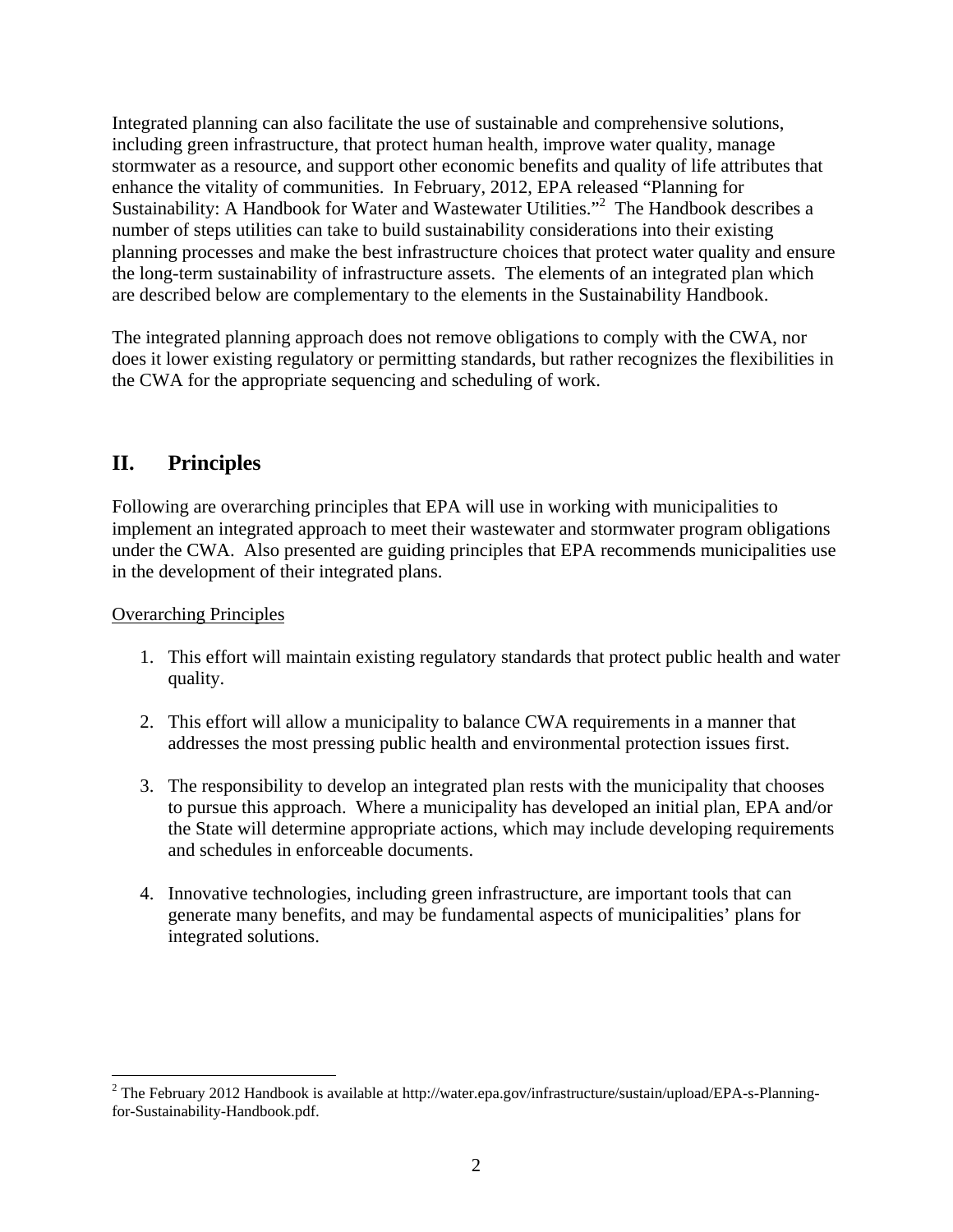### Principles to Guide the Development of an Integrated Plan

Integrated plans should:

- 1. Reflect State requirements and planning efforts and incorporate State input on priority setting and other key implementation issues.
- 2. Provide for meeting water quality standards and other CWA obligations by utilizing existing flexibilities in the CWA and its implementing regulations, policies and guidance.
- 3. Maximize the effectiveness of funds through analysis of alternatives and the selection and sequencing of actions needed to address human health and water quality related challenges and non-compliance.
- 4. Evaluate and incorporate, where appropriate, effective sustainable technologies, approaches and practices, particularly including green infrastructure measures, in integrated plans where they provide more sustainable solutions for municipal wet weather control.
- 5. Evaluate and address community impacts and consider disproportionate burdens resulting from current approaches as well as proposed options.
- 6. Ensure that existing requirements to comply with technology-based and core requirements are not delayed.
- 7. Ensure that a financial strategy is in place, including appropriate fee structures.
- 8. Provide appropriate opportunity for meaningful stakeholder input throughout the development of the plan.

## **III. Elements of an Integrated Plan**

#### Defining Scope

NPDES requirements for separate sanitary sewer systems, combined sewer systems, municipal separate storm sewer systems and at wastewater treatment plants may be included in an integrated plan. Each of the aforementioned systems may have different owners/operators responsible for the various sewer systems and treatment plants as well as different geographic service areas and different service populations. In addition, integrated plans may address source water protection efforts that protect surface water supplies, and/or nonpoint source control through proposed trading approaches or other mechanisms. When developing an integrated plan, a municipality/community must determine and define the scope of the integration effort, ensure the participation of entities that are needed to implement the integrated plan, and identify the role each entity will have in implementing the plan. EPA will continue to work closely with State and local governments to incorporate green infrastructure approaches to water quality within permits and enforcement actions, consistent with the practice over the past several years.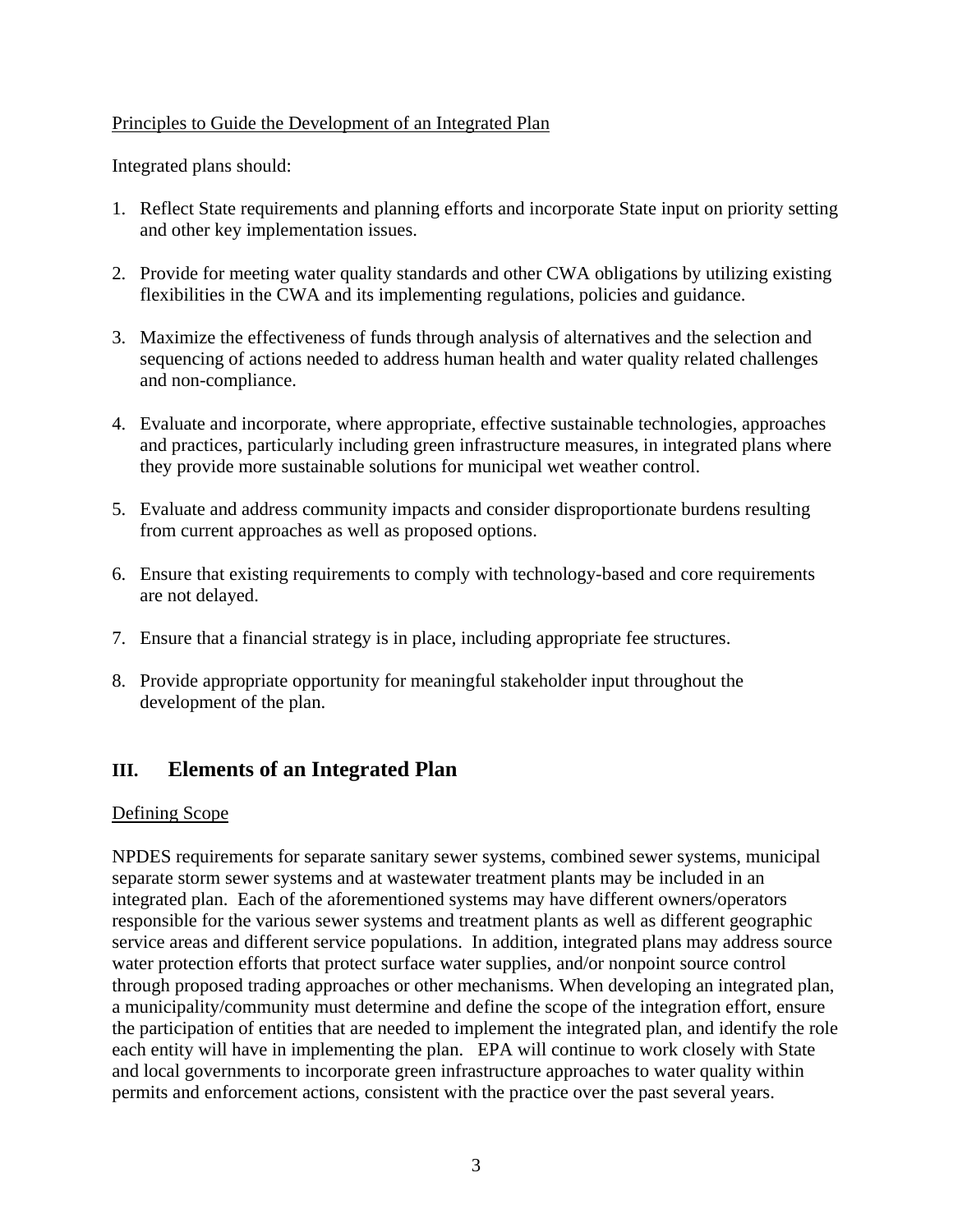### Plan Elements

An integrated program should be tailored to the size and complexity of the wastewater and stormwater infrastructure addressed in the plan. Although the details of each integrated plan will vary depending on the unique challenges of each community, an integrated plan generally should address the following elements:

Element 1: A description of the water quality, human health and regulatory issues to be addressed in the plan, including:

- An assessment of existing challenges in meeting CWA requirements and projected future CWA requirements (*e.g.*, water quality-based requirements based on a new TMDL);
- Identification and characterization of human health threats;
- Identification and characterization of water quality impairment and threats and, where available, applicable wasteload allocations (WLAs) of an approved TMDL or an equivalent analysis;
- Identification of sensitive areas and environmental justice concerns; and
- Metrics for evaluating and meeting human health and water quality objectives.

Element 2: A description of existing wastewater and stormwater systems under consideration and summary information describing the systems' current performance, including:

- Identification of municipalities and utilities that are participating in the planning effort and a characterization of their wastewater and stormwater systems; and
- Characterization of flows in and from the wastewater and stormwater systems under consideration.

Element 3: A process which opens and maintains channels of communication with relevant community stakeholders in order to give full consideration of the views of others in the planning process and during implementation of the plan.

- Municipalities developing integrated wastewater and stormwater plans should provide appropriate opportunities that allow for meaningful input during the identification, evaluation, and selection of alternatives and other appropriate aspects of plan development;
- Municipalities participating in an integrated wastewater and stormwater plan should, during the implementation of the plan, make pertinent new information available to the public and provide opportunities for meaningful input into the development of proposed modifications to the plan; and
- Where a permit or enforcement order incorporates green infrastructure requirements, the municipalities required to implement the requirements should allow for public involvement to assist in evaluating the effectiveness of the approach and to assist in successful implementation of the approach.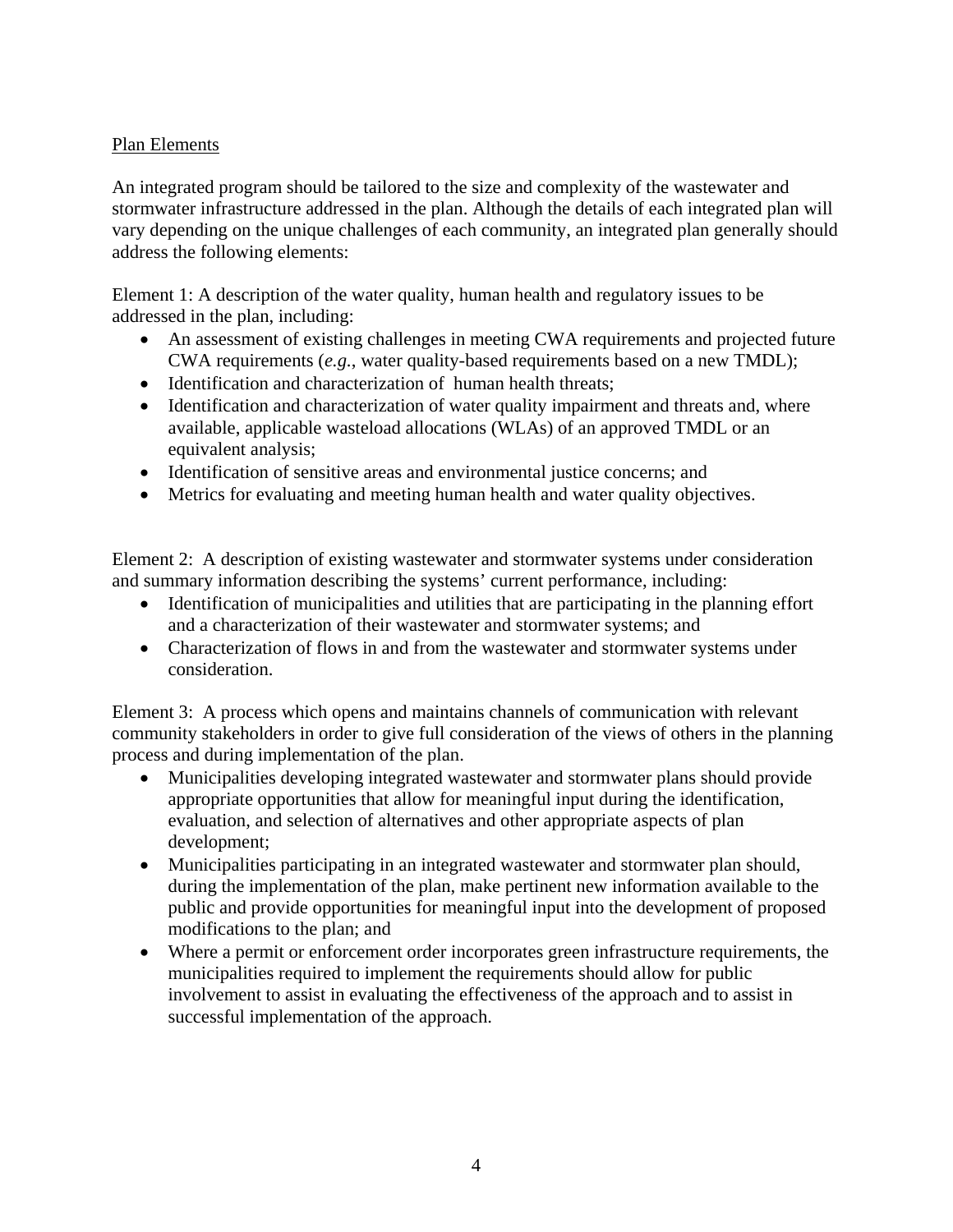Element 4: A process for identifying, evaluating, and selecting alternatives and proposing implementation schedules which addresses:

- The use of sustainable infrastructure planning approaches, such as asset management, to assist in providing information necessary for prioritizing investments in and renewal of major wastewater and stormwater systems;
- The use of a systematic approach to consider and incorporate, where appropriate, green infrastructure and other innovative measures where they provide more sustainable solutions;
- Identification of criteria, including those related to sustainability, to be used for comparing alternative projects and a description of the process used to compare alternatives and select priorities;
- Identification of alternatives, including cost estimates, potential disproportionate burdens on portions of the community, projected pollutant reductions, benefits to receiving waters and other environmental and public health benefits associated with each alternative;
- An analysis of alternatives that documents the criteria used, the projects selected, and why they were selected;
- A description of the relative priorities of the projects selected including a description of how the proposed priorities reflect the relative importance of adverse impacts on public health and water quality<sup>3</sup> and the permittee's financial capability;
- Proposed implementation schedules; and
- For each entity participating in the plan, a financial strategy and capability assessment that ensures investments are sufficiently funded, operated, maintained and replaced over time. The assessment of the community's financial capability should take into consideration current sewer rates, stormwater fees and other revenue, planned rate or fee increases, and the costs, schedules, anticipated financial impacts to the community of other planned stormwater or wastewater expenditures and other relevant factors impacting the utility's rate base. Municipalities can use as a guide the document "CSO Guidance for Financial Capability Assessment and Schedule Development," EPA 832-B-97-004) or other relevant EPA or State tools.

Element 5: Measuring success - As the projects identified in the plan are being implemented, a process for evaluating the performance of projects identified in a plan, which may include evaluation of monitoring data, information developed by pilot studies and other studies and other relevant information, including:

- Proposed performance criteria and measures of success;
- Monitoring program to address the effectiveness of controls, compliance monitoring and ambient monitoring; and
- Evaluation of the performance of green infrastructure and other innovative measures to inform adaptive design and management to include identification of barriers to full implementation.

<sup>&</sup>lt;sup>3</sup> An example of an informal tool to help identify priorities is given by "Combined Sewer Overflow Guidance for Screening and Ranking", EPA, August 1995. The guidance is available at http://www.epa.gov/npdes/pubs/owm595.pdf.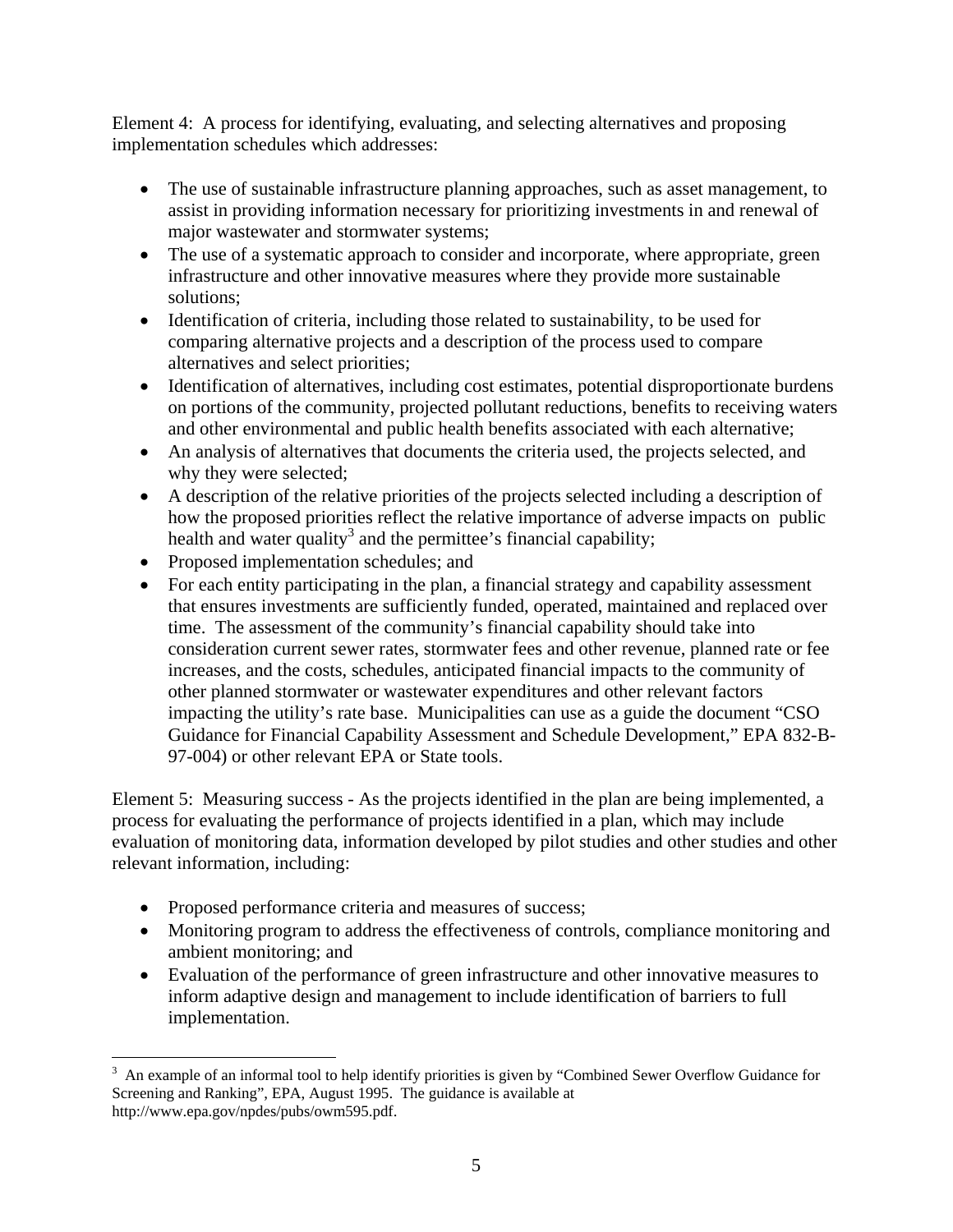Element 6: Improvements to the Plan

- A process for identifying, evaluating and selecting proposed new projects or modifications to ongoing or planned projects and implementation schedules based on changing circumstances; and
- In situations where a municipality is seeking modification to a plan, or to the permit or enforcement order that is requiring implementation of the plan, the municipality should collect the appropriate information to support the modification and should be consistent with Elements  $1 - 5$  discussed above.

## **IV. Implementation**

Implementing an integrated approach to wastewater and stormwater management may require coordination between State and federal NPDES permit and enforcement authorities. EPA recognizes the importance of and encourages early coordination between NPDES States and EPA on key implementation issues that may arise in individual integrated plans. This will ensure that plans will not need to be revised in order for them to be implemented. State NPDES permit authorities should initiate discussions with EPA on their efforts to address integrated plans that raise issues associated with ongoing federal enforcement actions and when addressing the initial integrated plans developed in the State or when a permit may potentially present a novel approach. EPA and States will determine the appropriate roles of permit and enforcement authorities in addressing the regulatory requirements identified in the plan. As discussed below, elements of an integrated plan can be incorporated, where appropriate, into NPDES permits, enforcement actions, or both. Permit issuance and implementation of existing permit and enforcement requirements and activities shall not be delayed while an integrated plan is being developed.

### Permits

All or part of an integrated plan can be incorporated into an NPDES permit as appropriate. Limitations and considerations for incorporating integrated plans into permits include:

- Compliance schedules for meeting water quality-based effluent limitations (WQBELs) in NPDES permits issued for discharges from publicly owned treatment works (POTWs) and/or combined sewer overflows need to be consistent with the requirements in 40 CFR section 122.47. Where appropriate, an NPDES permit authority may include a compliance schedule in a permit for WQBELs based on post July 1, 1977 State water quality standards provided the compliance schedule is "as soon as possible" and the State has clearly indicated in its water quality standards or implementing regulations that it intends to allow them. Compliance schedules in permits should prioritize the most significant human health and environmental needs first.
- Reopener provisions in permits consistent with section  $122.62(a)$  may better facilitate adaptive management approaches.